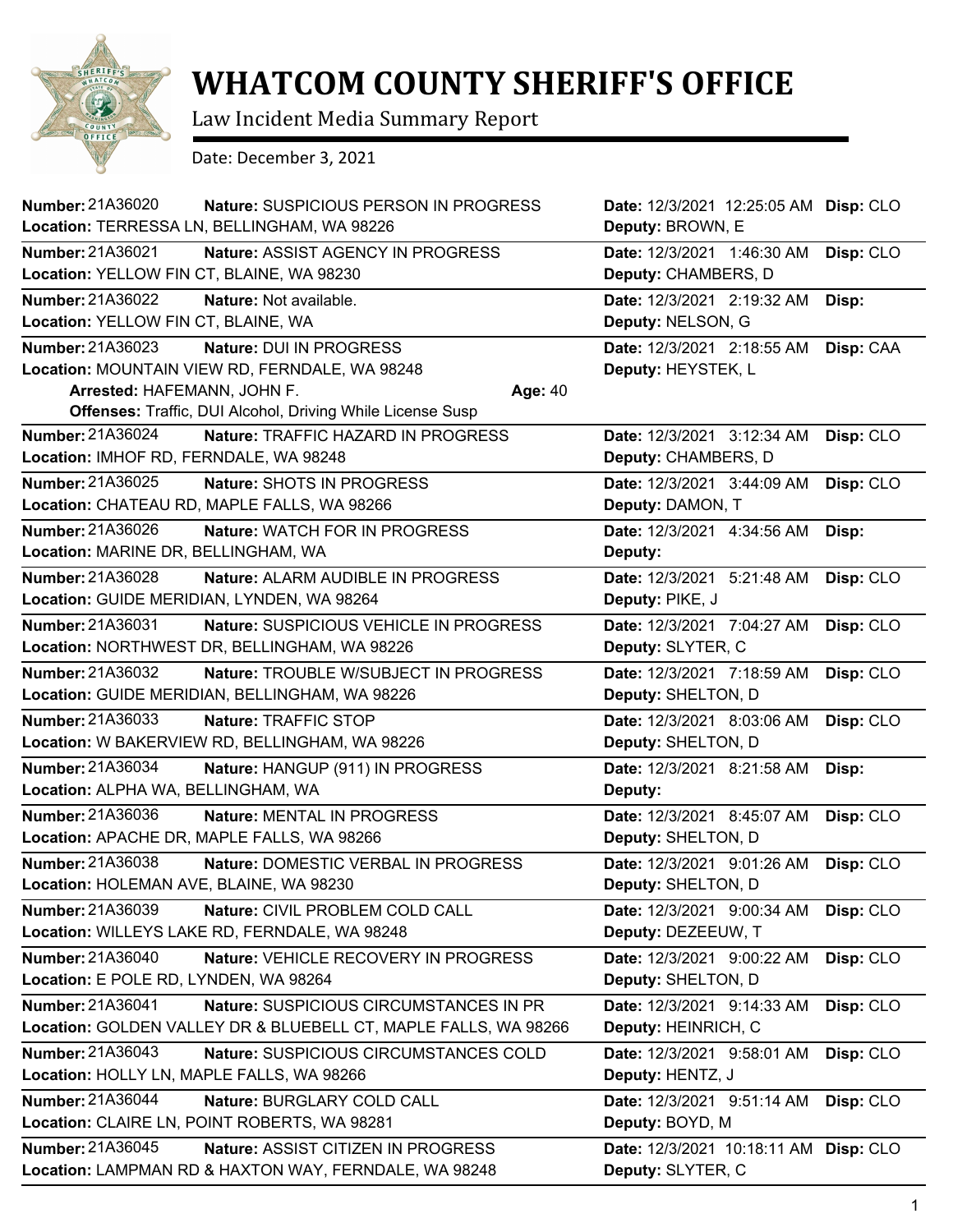| Number: 21A36046                            | Nature: HANGUP (911) IN PROGRESS                      |         | Date: 12/3/2021 10:34:44 AM Disp:     |           |
|---------------------------------------------|-------------------------------------------------------|---------|---------------------------------------|-----------|
| Location: MITCHELL WA, BELLINGHAM, WA       |                                                       |         | Deputy:                               |           |
| <b>Number: 21A36049</b>                     | Nature: CIVIL PROBLEM IN PROGRESS                     |         | Date: 12/3/2021 11:06:15 AM Disp: CLO |           |
|                                             | Location: CANYON VIEW DR, NATIONAL FOREST, WA 98244   |         | Deputy: JONES, K                      |           |
| <b>Number: 21A36050</b>                     | Nature: CASE NUMBER                                   |         | Date: 12/3/2021 11:21:59 AM Disp: CLO |           |
| Location: GRAND AVE, BELLINGHAM, WA 98225   |                                                       |         | Deputy: OSBORN, D                     |           |
| <b>Number: 21A36051</b>                     | Nature: CASE NUMBER                                   |         | Date: 12/3/2021 11:22:09 AM Disp: CLO |           |
| Location: GRAND AVE, BELLINGHAM, WA 98225   |                                                       |         | Deputy: OSBORN, D                     |           |
| Number: 21A36053                            | <b>Nature: EXTRA PATROL IN PROGRESS</b>               |         | Date: 12/3/2021 11:48:10 AM Disp:     |           |
| Location: MT BAKER HW, BELLINGHAM, WA       |                                                       |         | Deputy:                               |           |
| Number: 21A36054                            | Nature: MVA NON BLKING/NON INJURY IN P                |         | Date: 12/3/2021 11:58:23 AM Disp: CAA |           |
|                                             | Location: BAY RD & VALLEY VIEW RD, FERNDALE, WA 98248 |         | Deputy: OSBORN, D                     |           |
| Arrested: EARLY, RUTH G.                    |                                                       | Age: 67 |                                       |           |
|                                             | Offenses: Traffic, Accident, Reportable               |         |                                       |           |
| <b>Number: 21A36055</b>                     | Nature: TRAFFIC STOP                                  |         | Date: 12/3/2021 12:00:56 PM Disp: CAA |           |
|                                             | Location: GRANDVIEW RD, FERNDALE, WA 98248            |         | Deputy: SHELTON, D                    |           |
| Arrested: SMITH, MADISON E.                 |                                                       | Age: 31 |                                       |           |
| <b>Offenses: Traffic, Criminal Citation</b> |                                                       |         |                                       |           |
| Number: 21A36056                            | Nature: ASSIST CITIZEN IN PROGRESS                    |         | Date: 12/3/2021 11:59:51 AM Disp: CLO |           |
| Location: LAMPMAN RD, FERNDALE, WA 98248    |                                                       |         | Deputy: SLYTER, C                     |           |
| Number: 21A36057                            | Nature: ASSIST AGENCY IN PROGRESS                     |         | Date: 12/3/2021 12:08:47 PM Disp:     |           |
| Location: GRAND AV, BELLINGHAM, WA          |                                                       |         | Deputy: JONES, K                      |           |
| Number: 21A36058                            | Nature: SUSPICIOUS VEHICLE COLD CALL                  |         | Date: 12/3/2021 12:21:31 PM Disp: CLO |           |
| Location: WOODLYN RD, FERNDALE, WA 98248    |                                                       |         | Deputy: SHELTON, D                    |           |
| Number: 21A36059                            | Nature: SUSPICIOUS PERSON IN PROGRESS                 |         | Date: 12/3/2021 12:25:26 PM Disp: CLO |           |
|                                             | Location: CUSTER SCHOOL RD, CUSTER, WA 98240          |         | Deputy: DEZEEUW, T                    |           |
| Number: 21A36060                            | <b>Nature: IMPOUND PRIVATE IN PROGRESS</b>            |         | Date: 12/3/2021 12:29:47 PM Disp:     |           |
| Location: GUIDE MERIDIAN, BELLINGHAM, WA    |                                                       |         | Deputy:                               |           |
| Number: 21A36061                            | Nature: ASSIST CITIZEN IN PROGRESS                    |         | Date: 12/3/2021 12:39:22 PM Disp:     |           |
| Location: GRAND AV, BELLINGHAM, WA          |                                                       |         | Deputy: SHELTON, D                    |           |
| Number: 21A36062                            | Nature: MISSING PERSON IN PROGRESS                    |         | Date: 12/3/2021 12:58:43 PM Disp:     |           |
|                                             | Location: MARINE DR & FERNDALE RD, BELLINGHAM, WA     |         | Deputy:                               |           |
| Number: 21A36063                            | Nature: EXTRA PATROL IN PROGRESS                      |         | Date: 12/3/2021 1:31:08 PM            | Disp: CLO |
|                                             | Location: GOLDEN VALLEY DR, MAPLE FALLS, WA 98266     |         | Deputy: HENTZ, J                      |           |
| Number: 21A36064                            | Nature: ALARM AUDIBLE IN PROGRESS                     |         | Date: 12/3/2021 1:35:05 PM            | Disp: CLO |
|                                             | Location: TOAD LAKE RD, BELLINGHAM, WA 98226          |         | Deputy: JONES, K                      |           |
| Number: 21A36065                            | Nature: FOLLOW UP                                     |         | Date: 12/3/2021 1:43:01 PM            | Disp: INF |
|                                             | Location: MT BAKER HWY, NATIONAL FOREST, WA 98244     |         | Deputy: VANDYKEN, B                   |           |
| Number: 21A36066                            | Nature: IMPOUND PRIVATE IN PROGRESS                   |         | Date: 12/3/2021 2:07:28 PM            | Disp:     |
| Location: GUIDE MERIDIAN, BELLINGHAM, WA    |                                                       |         | Deputy:                               |           |
| Number: 21A36067                            | Nature: SEX OFFENDER REGISTRATION                     |         | Date: 12/3/2021 2:11:06 PM            | Disp: CLO |
| Location: ZELL RD, CUSTER, WA 98240         |                                                       |         | Deputy: INGERMANN, N                  |           |
| Number: 21A36070                            | Nature: TRESPASS IN PROGRESS                          |         | Date: 12/3/2021 2:20:28 PM            | Disp: CAA |
| Location: E POLE RD, LYNDEN, WA 98264       |                                                       |         | Deputy: HENTZ, J                      |           |
| Arrested: MILAZZO, TIANA M.                 |                                                       | Age: 28 |                                       |           |
| <b>Offenses: Trespass, Real Property</b>    |                                                       |         |                                       |           |
| Number: 21A36071                            | Nature: SECURITY CHECK COLD CALL                      |         | Date: 12/3/2021 2:36:13 PM            | Disp: CLO |
| Location: SURF PL, BLAINE, WA 98230         |                                                       |         | Deputy: WRIGHT, M                     |           |
| Number: 21A36072                            | Nature: REFER TO WSP IN PROGRESS                      |         | Date: 12/3/2021 2:40:08 PM            | Disp:     |
| Location: BLAINE RD & HALL RD, BLAINE, WA   |                                                       |         | Deputy:                               |           |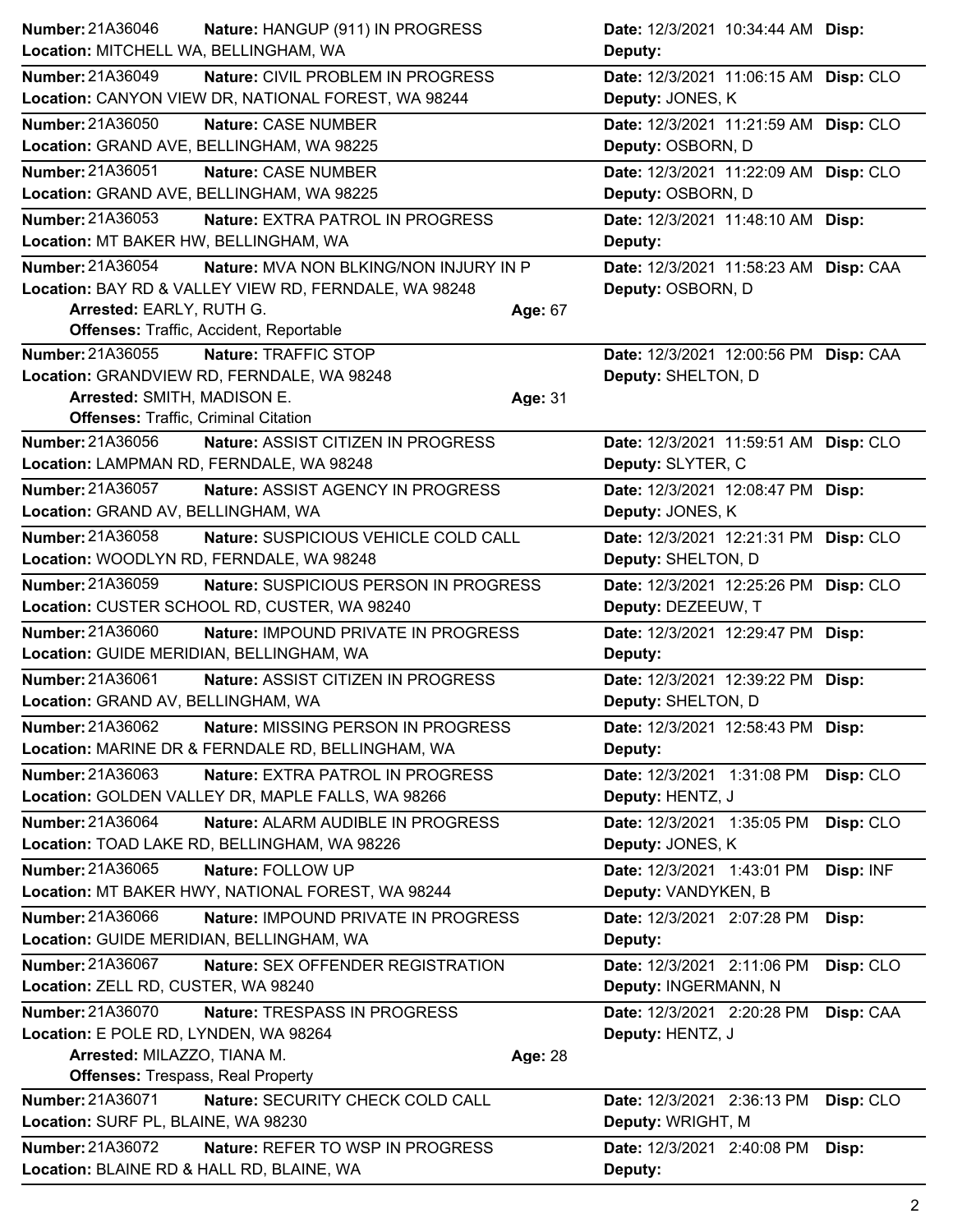| Number: 21A36074                           | Nature: DUI IN PROGRESS                            |         | Date: 12/3/2021 3:10:00 PM | Disp: CLO |
|--------------------------------------------|----------------------------------------------------|---------|----------------------------|-----------|
|                                            | Location: BIRCH BAY LYNDEN RD, BLAINE, WA 98230    |         | Deputy: OSBORN, D          |           |
| Number: 21A36075                           | Nature: FOLLOW UP                                  |         | Date: 12/3/2021 3:14:19 PM | Disp:     |
| Location: CHERRY LN, MAPLE FALLS, WA       |                                                    |         | Deputy: RATHBUN, R         |           |
| Number: 21A36076                           | Nature: WELFARE CHECK IN PROGRESS                  |         | Date: 12/3/2021 3:19:17 PM | Disp:     |
| Location: BIRCH BAY DR, BLAINE, WA         |                                                    |         | Deputy: JOHNSON, I         |           |
| Number: 21A36078                           | Nature: CASE NUMBER                                |         | Date: 12/3/2021 3:53:27 PM | Disp: CAA |
| Location: GRAND AVE, BELLINGHAM, WA 98225  |                                                    |         | Deputy: HEINRICH, C        |           |
| Arrested: STEINHILBER, JONAH T.            |                                                    | Age: 22 |                            |           |
| <b>Offenses: In From Court</b>             |                                                    |         |                            |           |
| Number: 21A36079                           | Nature: ASSIST AGENCY IN PROGRESS                  |         | Date: 12/3/2021 3:54:27 PM | Disp: ACT |
|                                            | Location: MT BAKER HWY, NATIONAL FOREST, WA 98244  |         | Deputy: RATHBUN, R         |           |
| Number: 21A36080                           | Nature: NEIGHBORHOOD DISPUTE IN PROGRE             |         | Date: 12/3/2021 4:03:35 PM | Disp: CLO |
| Location: LAUREL PL, MAPLE FALLS, WA 98266 |                                                    |         | Deputy: ROFF, S            |           |
| Number: 21A36081                           | Nature: SEX OFFENDER REGISTRATION                  |         | Date: 12/3/2021 4:08:39 PM | Disp: CLO |
| Location: BAY RIDGE DR, BLAINE, WA 98230   |                                                    |         | Deputy: JONES, D           |           |
| Number: 21A36082                           | Nature: CASE NUMBER                                |         | Date: 12/3/2021 4:15:44 PM | Disp:     |
| Location: GRAND AV, BELLINGHAM, WA         |                                                    |         | Deputy:                    |           |
| Number: 21A36083                           | Nature: SUSPICIOUS VEHICLE COLD CALL               |         | Date: 12/3/2021 4:16:05 PM | Disp: ACT |
|                                            | Location: BASS ST & YEW STREET RD, BELLINGHAM, WA  |         | Deputy: OSBORN, D          |           |
| Number: 21A36086                           | Nature: Not available.                             |         | Date: 12/3/2021 4:25:01 PM | Disp:     |
| Location: VALLEY HW, DEMING, WA            |                                                    |         | Deputy:                    |           |
| Number: 21A36087                           | Nature: IMPOUND PRIVATE IN PROGRESS                |         | Date: 12/3/2021 4:52:51 PM | Disp:     |
| Location: GUIDE MERIDIAN, BELLINGHAM, WA   |                                                    |         | Deputy:                    |           |
| Number: 21A36088                           | <b>Nature: MVA BLOCKING IN PROGRESS</b>            |         | Date: 12/3/2021 5:00:40 PM | Disp:     |
|                                            | Location: LAKEWAY DR & WOBURN ST, BELLINGHAM, WA   |         | Deputy:                    |           |
| Number: 21A36089                           | Nature: SHOTS IN PROGRESS                          |         | Date: 12/3/2021 5:22:26 PM | Disp: CLO |
|                                            | Location: SUMMER BELL LN, BELLINGHAM, WA 98229     |         | Deputy: THOMPSON, J        |           |
| <b>Number: 21A36090</b>                    | Nature: SHOTS IN PROGRESS                          |         | Date: 12/3/2021 5:24:23 PM | Disp:     |
| Location: SUMMER BELL LN, BELLINGHAM, WA   |                                                    |         | Deputy:                    |           |
| Number: 21A36091                           | Nature: SEARCH AND RESCUE IN PROGRESS              |         | Date: 12/3/2021 5:36:35 PM | Disp: CLO |
|                                            | Location: COLUMBINE DR, BELLINGHAM, WA 98226       |         | Deputy: WOOD, B            |           |
| Number: 21A36092                           | Nature: VEHICLE PROWL IN PROGRESS                  |         | Date: 12/3/2021 5:38:49 PM | Disp: CLO |
| Location: MCLEOD RD, BELLINGHAM, WA 98225  |                                                    |         | Deputy: WRIGHT, M          |           |
| Number: 21A36093                           | Nature: THEFT COLD CALL                            |         | Date: 12/3/2021 3:21:27 PM | Disp: CLO |
| Location: SHADY LANE, BLAINE, WA           |                                                    |         | Deputy: BOYD, M            |           |
| Number: 21A36095                           | Nature: REFER TO WSP IN PROGRESS                   |         | Date: 12/3/2021 5:56:44 PM | Disp:     |
| Location: KENDALL RD, MAPLE FALLS, WA      |                                                    |         | Deputy:                    |           |
| Number: 21A36096                           | Nature: ASSIST AGENCY IN PROGRESS                  |         | Date: 12/3/2021 5:59:43 PM | Disp: CLO |
| Location: MP 22 WA 542, DEMING, WA 98244   |                                                    |         | Deputy: ROFF, S            |           |
| <b>Number: 21A36097</b>                    | Nature: ASSIST AGENCY IN PROGRESS                  |         | Date: 12/3/2021 6:02:28 PM | Disp:     |
| Location: ELDER RD, FERNDALE, WA           |                                                    |         | Deputy:                    |           |
| Number: 21A36098                           | Nature: MESSAGE DELIVERY COLD CALL                 |         | Date: 12/3/2021 6:12:30 PM | Disp: CLO |
| Location: BIRCH BAY DR, BLAINE, WA 98230   |                                                    |         | Deputy: JOHNSON, I         |           |
| Number: 21A36099                           | Nature: TRAFFIC HAZARD IN PROGRESS                 |         | Date: 12/3/2021 6:30:59 PM | Disp: CLO |
|                                            | Location: SOUTH BAY DR, SEDRO WOOLLEY, WA 98284    |         | Deputy: THOMPSON, J        |           |
| Number: 21A36100                           | Nature: TRAFFIC HAZARD IN PROGRESS                 |         | Date: 12/3/2021 6:43:04 PM | Disp:     |
|                                            | Location: MARINE DR & ALDERWOOD AV, BELLINGHAM, WA |         | Deputy:                    |           |